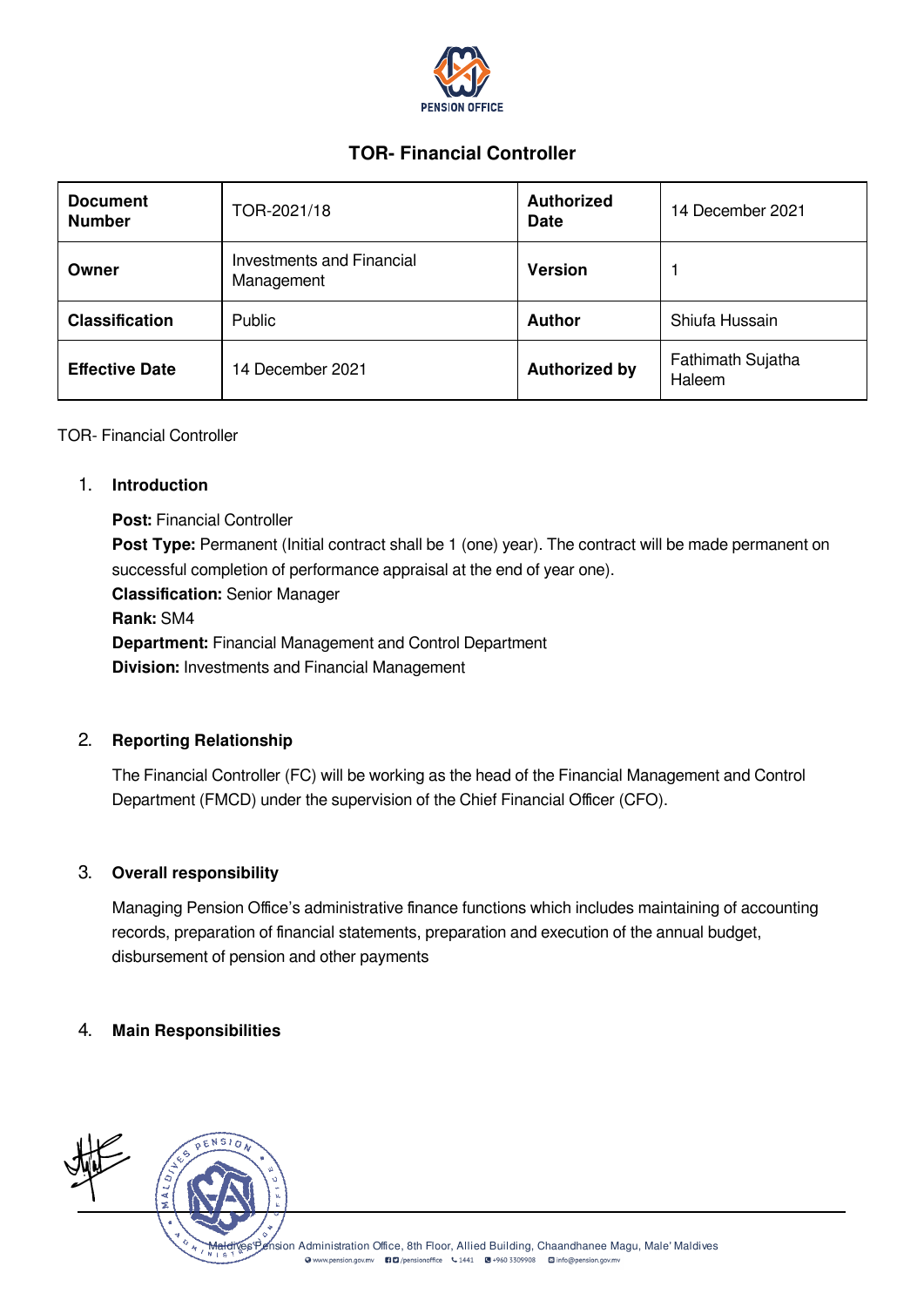- Ensure all accounting routines are completed in accordance with Generally Accepted Accounting  $\circ$ Principles and in compliance with relevant laws and regulations;
- Preparation and presentation of financial reports as per the applicable standards;  $\circ$
- Preparation and presentation of annual operating and capital budget of Pension Office to the  $\circ$ Management and Board;
- Ensure the reconciliation of accounts are conducted in a timely manner;  $\circ$
- Develop departmental KPIs in line with the strategic plan and conduct performance review;  $\circ$
- Ensure the accounting information system is up to date and relevant to properly account for  $\circ$ various schemes and agency services administered by the Pension Office;
- Direct all department activities with supervision and leadership;  $\circ$
- Contribute to strategic planning and organizational accountability;  $\circ$
- Develop and implement plans and policies for Pension Office reserve management;  $\circ$
- Ensure sound financial control including cost management of the organization;  $\circ$
- Develop policies and procedures to ensure efficient and effective accounting and control function;  $\circ$
- Accounting for special projects and programs as and when required;  $\circ$
- Ensure that Pension Office external audits are completed within the deadline;  $\circ$
- Prepare and present the financial reports in accordance with the applicable standards, internal  $\circ$ policies and statutory obligations;
- $\circ$ Any other relevant tasks assigned by the CFO.

### 5. Skills and Competencies

- $\circ$ Should be familiar with International Financial Reporting Standards and other applicable standards.
- Able to work independently and take responsibilities with leadership.  $\circ$
- Able to maintain the discipline among the subordinates and should be able to motivate and treat  $\circ$ them fairly.
- Demonstrate multitasking abilities and sound judgments in making decisions and in resolving  $\circ$ issues/problems.
- Should be highly organized and able to work positively and constructively within a challenging  $\circ$ environment.
- Should be able to maintain effective working relationships, respond well to stress, and have good  $\circ$ communication and situation management skills.
- Should be a proficient user of the Microsoft Office package and have proficient knowledge of  $\circ$ QuickBooks and other generally used accounting softwares.
- Fluency in business communications in both Dhivehi and English language.  $\circ$

## 6. Minimum Qualifications

A Bachelor's Degree in the field of Accounting and Finance, or completion of ACCA, CIMA or  $\alpha$ CPA.